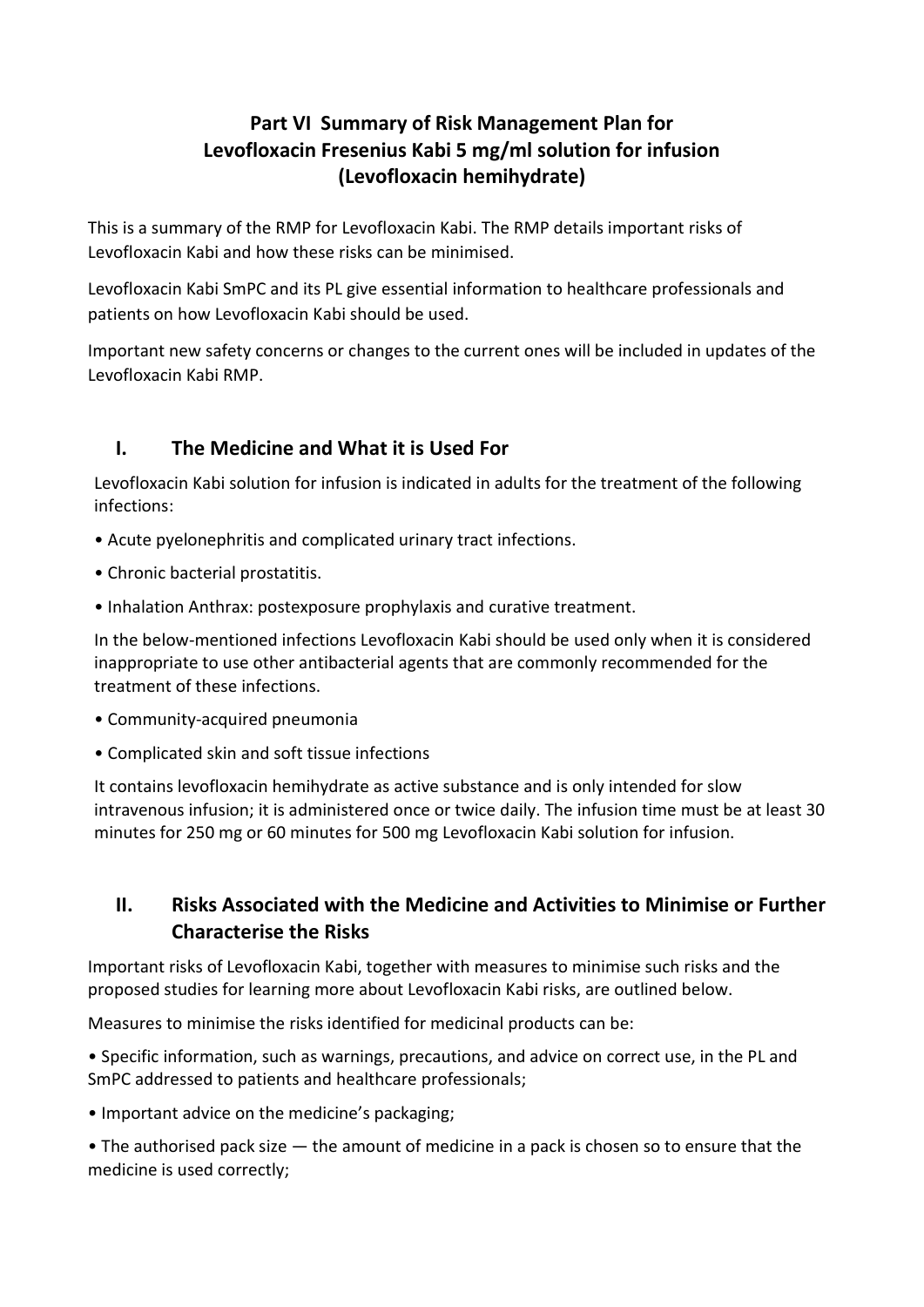• The medicine's legal status — the way a medicine is supplied to the patient (e.g. with or without prescription) can help to minimise its risks.

Together, these measures constitute routine risk minimisation measures.

In addition to these measures, information about adverse reactions is collected continuously and regularly analysed, including PSUR assessment so that immediate action can be taken as necessary. These measures constitute routine pharmacovigilance activities.

### II.A List of important Risks and Missing Information

Important risks of Levofloxacin Kabi are risks that need special risk management activities to further investigate or minimise the risk, so that the medicinal product can be safely administered. Important risks can be regarded as identified or potential. Identified risks are concerns for which there is sufficient proof of a link with the use of Levofloxacin Kabi. Potential risks are concerns for which an association with the use of this medicine is possible based on available data, but this association has not been established yet and needs further evaluation. Missing information refers to information on the safety of the medicinal product that is currently missing and needs to be collected (e.g. on the long-term use of the medicine).

| List of important risks and missing information |                                                                                                                                                                                                    |
|-------------------------------------------------|----------------------------------------------------------------------------------------------------------------------------------------------------------------------------------------------------|
| Important identified risks                      | - Prolonged, potentially irreversible, serious<br>suspected adverse drug reaction that last 30<br>days or more<br>- Aortic aneurysm and dissection and Heart<br>valve regurgitation / incompetence |
| Important potential risks                       | - None                                                                                                                                                                                             |
| Missing information                             | - None                                                                                                                                                                                             |

#### II.B Summary of Important Risks

Important identified risk - Prolonged, potentially irreversible, serious suspected adverse drug reaction that last 30 days or more Evidence for linking the risk to the medicine  $\vert$  Reports of prolonged (continuing months or years), disabling and potentially irreversible serious adverse drug reactions with levofloxacin have been derived from spontaneous data sources, including published literature. Risk factors and risk groups **Daily doses of 1,000 mg levofloxacin in older** patients, patients with renal impairment,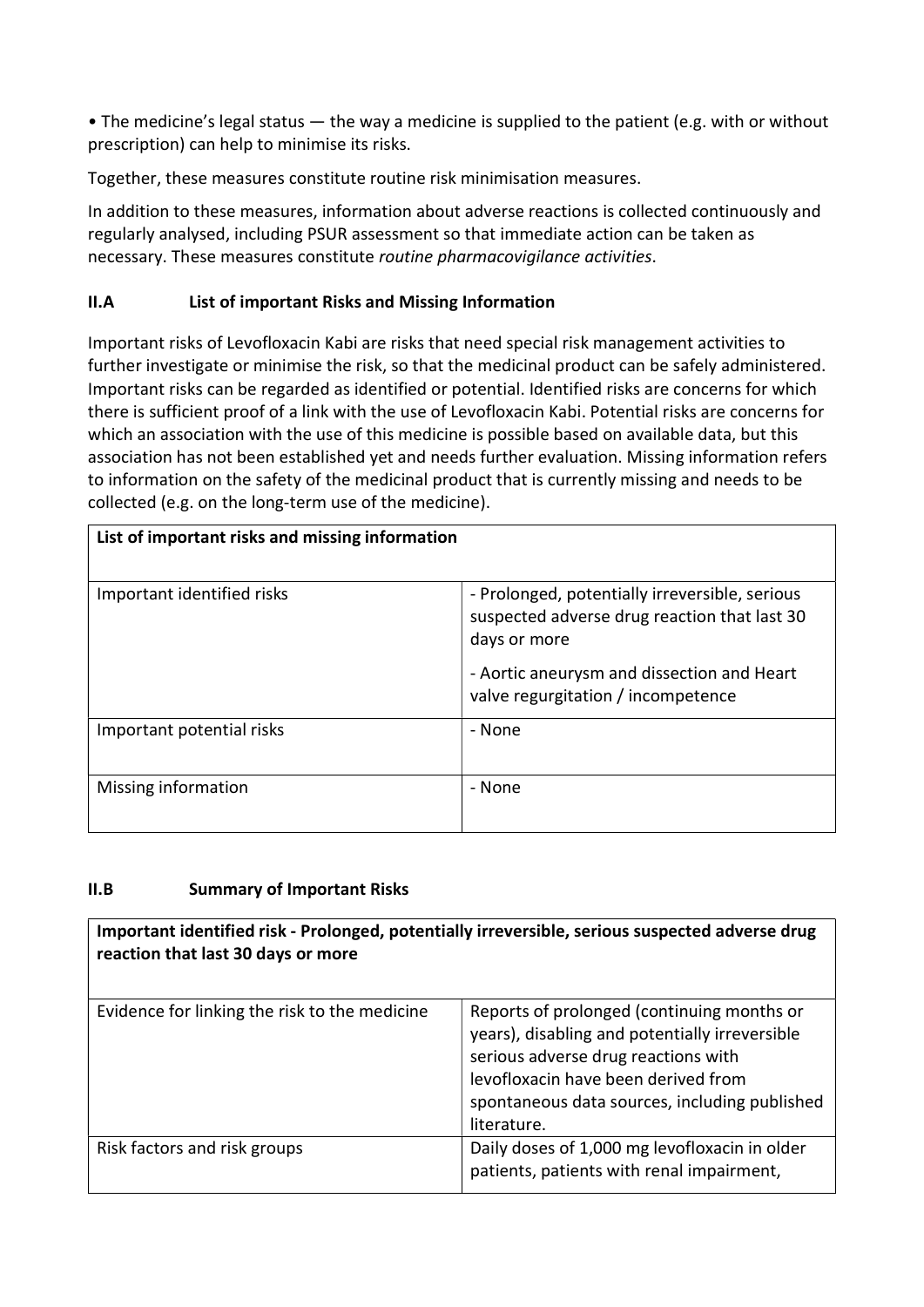|                                   | patients with solid organ transplants and those<br>treated concomitantly with corticosteroids,<br>are at higher risk of tendon damage. Patients<br>with a history of tendon disease/disorder<br>related to fluoroquinolone treatment.<br>Patients with history of psychiatric disease.<br>Patients with serious adverse reactions in past,<br>associated with the use of quinolone or<br>fluoroquinolone medicines.                                                                                                                                                                                                                                                           |
|-----------------------------------|-------------------------------------------------------------------------------------------------------------------------------------------------------------------------------------------------------------------------------------------------------------------------------------------------------------------------------------------------------------------------------------------------------------------------------------------------------------------------------------------------------------------------------------------------------------------------------------------------------------------------------------------------------------------------------|
| <b>Risk minimisation measures</b> | Routine risk minimisation measures<br>Guidance and safety information in section 4.3<br>"Contraindications", section 4.4 "Special<br>warnings and precautions for use" and section<br>4.8 "Undesirable effects" of the SmPC.<br>Guidance in PL section 2 "What you need to<br>know before you are given Levofloxacin Kabi"<br>and section 4 "Possible side effects".<br>Additional risk minimisation measures<br>DHPC letter to increase the awareness on the<br>risk of disabling, long-lasting and potentially<br>irreversible side effects and restrictions on<br>use. For further details refer to Part V, sub-<br>section V.2. Additional Risk Minimisation<br>Measures. |

| Important identified risk - Aortic aneurysm and dissection and Heart valve regurgitation/<br>incompetence |                                                 |
|-----------------------------------------------------------------------------------------------------------|-------------------------------------------------|
| Evidence for linking the risk to the medicine                                                             | Reports of aortic aneurysm and dissection with  |
|                                                                                                           | levofloxacin have been derived from             |
|                                                                                                           | spontaneous data sources including published    |
|                                                                                                           | literature, while reports of heart valve        |
|                                                                                                           | regurgitation/incompetence with levofloxacin    |
|                                                                                                           | have been derived from published literature.    |
| Risk factors and risk groups                                                                              | Elderly patients, patients with positive family |
|                                                                                                           | history of aneurysm disease or congenital       |
|                                                                                                           | heart valve disease, patients diagnosed with    |
|                                                                                                           | pre-existing aortic aneurysm and/or aortic      |
|                                                                                                           | dissection or heart valve disease and in        |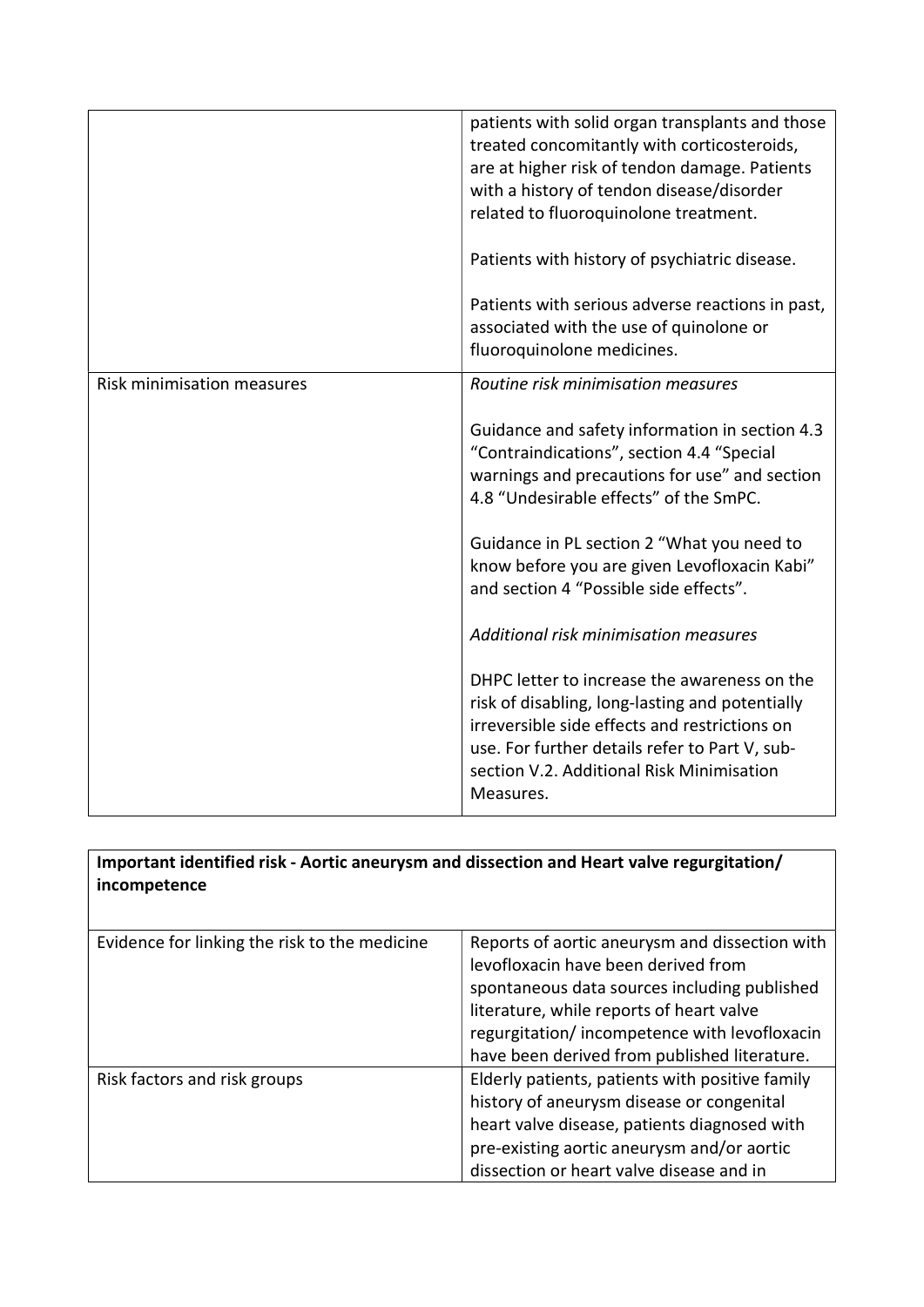|                                   | patients treated concurrently with systemic<br>corticosteroids.                                                                                                                                                                                                                                                                                                                                                                                                                                                                                                 |
|-----------------------------------|-----------------------------------------------------------------------------------------------------------------------------------------------------------------------------------------------------------------------------------------------------------------------------------------------------------------------------------------------------------------------------------------------------------------------------------------------------------------------------------------------------------------------------------------------------------------|
|                                   | Presence of other risk factors or conditions<br>predisposing:                                                                                                                                                                                                                                                                                                                                                                                                                                                                                                   |
|                                   | • for both aortic aneurysm and dissection and<br>heart valve regurgitation/incompetence (e.g.<br>connective tissue disorders such as Marfan<br>syndrome or Ehlers-Danlos syndrome, Turner<br>syndrome, Behcet's disease, hypertension,<br>rheumatoid arthritis) or additionally<br>• for aortic aneurysm and dissection (e.g.<br>vascular disorders such as Takayasu arteritis or<br>giant cell arteritis, or known atherosclerosis, or<br>Sjögren's syndrome) or additionally<br>• for heart valve regurgitation/incompetence<br>(e.g. infective endocarditis) |
| <b>Risk minimisation measures</b> | Routine risk minimisation measures                                                                                                                                                                                                                                                                                                                                                                                                                                                                                                                              |
|                                   | Guidance in section 4.4 "Special warnings and<br>precautions for use" and section 4.8<br>"Undesirable effects" of the SmPC.<br>Guidance in PL section 2 "What you need to                                                                                                                                                                                                                                                                                                                                                                                       |
|                                   | know before you are administered<br>Levofloxacin Kabi" and section 4 "Possible side<br>effects".                                                                                                                                                                                                                                                                                                                                                                                                                                                                |
|                                   | Additional risk minimisation measures                                                                                                                                                                                                                                                                                                                                                                                                                                                                                                                           |
|                                   | DHPC letters to increase the awareness on the<br>risk of Aortic aneurysm and dissection (2018)<br>and Heart valve regurgitation/incompetence<br>(2020). For further details refer to Part V sub-<br>section V.2. Additional Risk Minimisation<br>Measures.                                                                                                                                                                                                                                                                                                      |